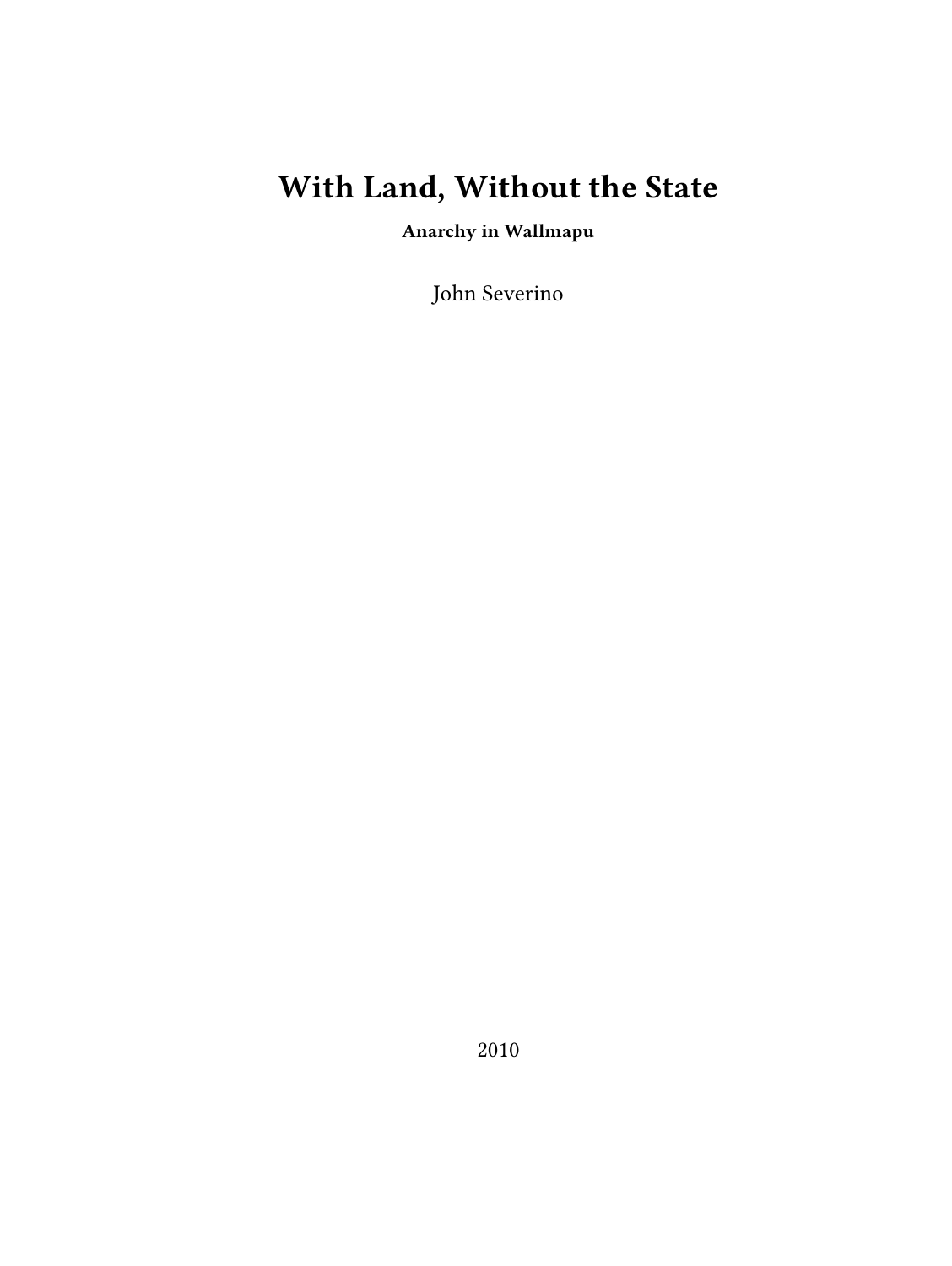## **Contents**

| We don't want autonomy $\dots \dots \dots \dots \dots \dots \dots \dots \dots \dots \dots \dots \dots$ |  |
|--------------------------------------------------------------------------------------------------------|--|
|                                                                                                        |  |
|                                                                                                        |  |
|                                                                                                        |  |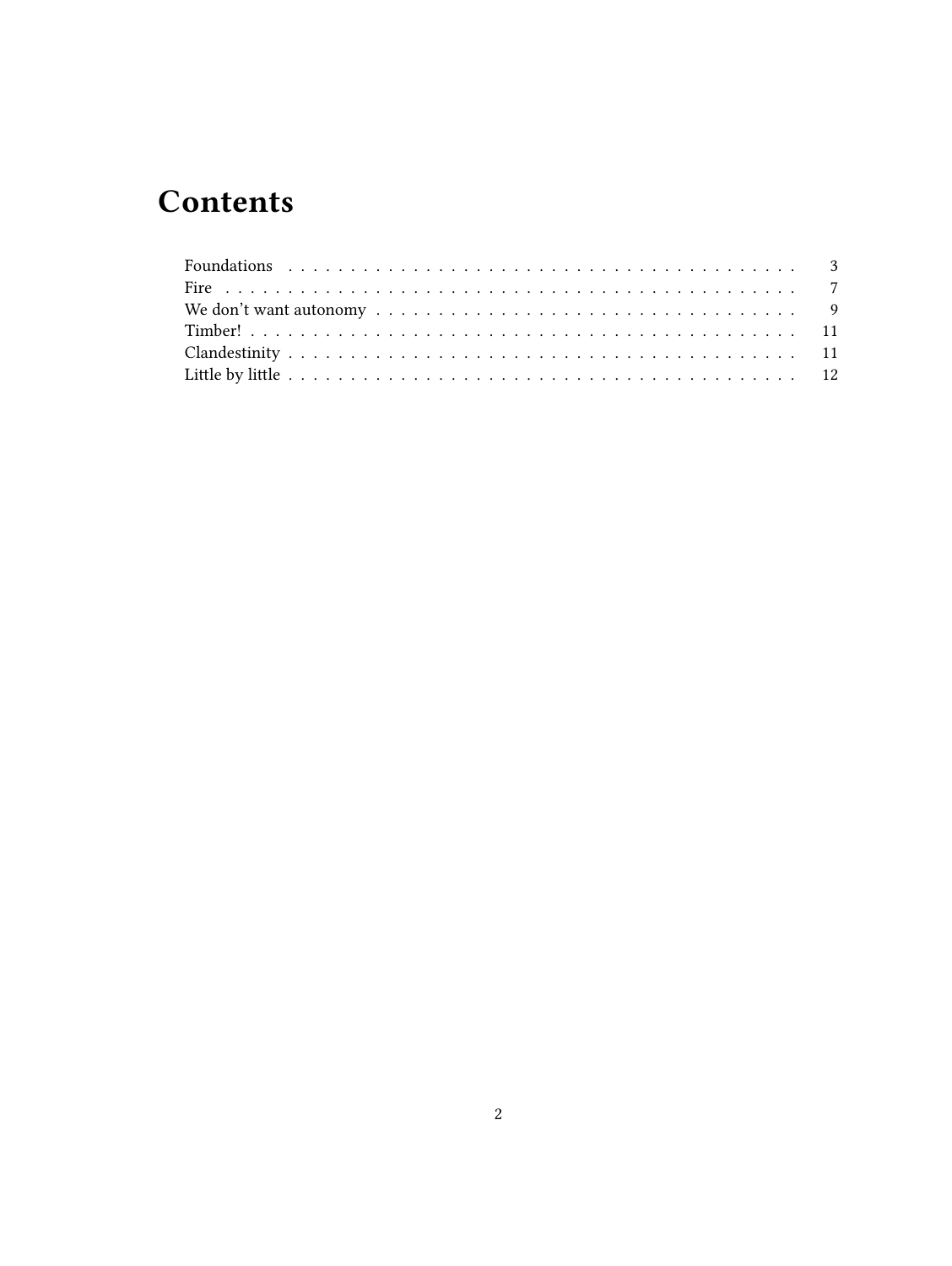*"Walmapu Liberado Con Tierra, Sin Estado"*

The guards at the Temuco prison search us over, and lead us into a room off the main hallway. The four men come in a little later and begin telling us their stories. They choose their words solemnly, and take long pauses. Seventy days without eating has taken its toll. "Our bones hurt, we get dizzy, tired, we have to rest a lot, lay down a lot. It's uncomfortable going so long without eating. But we're going to go until the final consequences. We're putting our bodies and health on the line for the Mapuche people."

They start with what we already know: the reasons for the hungerstrike, the Chilean state's use of the antiterrorist law against Mapuche warriors, and the long history of their struggle. When they find out we're not human rights activists, but anarchists, they smile and warm up to us a little more. After all, the human rights organizations have shown concern for the Mapuche once they end up in prison, but have never taken a position on Mapuche independence. One of them tells us: "First Nations have given a deeper sense to the word 'anarchy.' We were the first anarchists. Our politics is an anti-politics."

#### <span id="page-2-0"></span>**Foundations**

José Llanquileo is four years into a five year sentence for arson. For three years he was living in clandestinity with his partner, Angelica, and for a year was one of the Chilean state's most wanted fugitives. In 2006, the two were finally captured. She was acquitted on charges of illegal association, under the antiterrorist law. He was convicted for burning pine trees on a forestry plantation belonging to a major logging company, as part of a land reclamation action. Now he gets work release during the day, and furloughs on the weekends, so he has time to take us around Temuco, introduce us to the hungerstrikers, and tell us his story.

We've come here as anarchists, to learn about the Mapuche struggle, to tell about our own struggles, to see where we have affinity, and begin creating a basis for long-term solidarity.

Fortunately, we can start on a good foundation. The leftists have had a patronizing attitude towards the Mapuche, says José, but "the anarchists have been very respectful, and shown lots of solidarity. I think we should be grateful for that." He's clear, however, that the Mapuche's struggle is their own. Marxism was influential at a certain moment, but they are not Marxists. One could characterize the Mapuche way of thinking as environmentalist, but they are not environmentalists. They have affinity with anarchists, but they are not anarchists. "We are Mapuche. We are our own people, with our own history, and our struggle comes directly out of that." Contrary to the assertions of the leftists, the Mapuche are not the marginalized lower class of Chilean society. They are not the proletariat, and the idea of class war does not correspond to their reality. Consequently, they may find some affinity with the revolutionary movements that developed in the context of class war in European society, but these movements do not adequately address their situation.

"The Left consider the Mapuche as just another sector of the oppressed, an opinion we don't share. Our struggle is taking place in the context of the liberation of a people. Our people are distinct from Western society." Moreover, the Mapuche people have a proud history of fighting invasion, resisting domination, and organizing themselves to meet their needs and live in free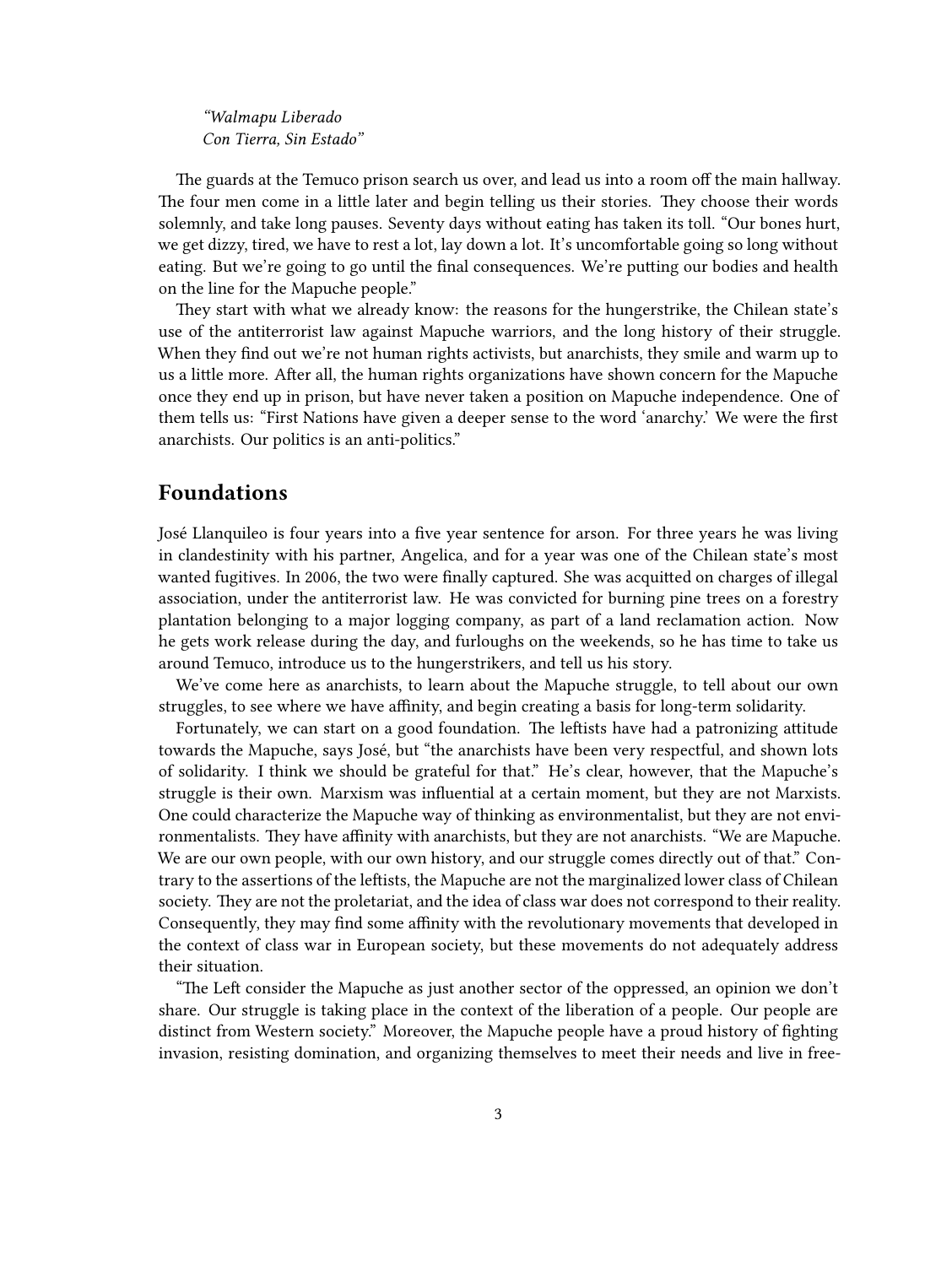dom, so their own worldview and culture are more than sufficient as an ideological basis for their struggle.

This point is stressed by nearly everyone we meet, and I think our ability to become friends and compañeros rests directly on the fact that we respect their way of struggle rather than trying to incorporate them into our way of struggle.

I want to be upfront with the people I meet, with whom I want to build relationships of solidarity, so on the first day I tell him my motivations and assumptions. The comrades who put us in touch already told José I'm an anarchist, and informed him of the kind of work I do, so the fact that he invited us into his community and took time off to guide us around is a good sign. I let him know that many US anarchists already have a little familiar with the Mapuche struggle, and our understanding is that their culture is anti-authoritarian, and they organize horizontally. Is this correct?

José says it is, but I notice a little eurocentrism on my part, a difference in worldviews, when he automatically replaces my word, "horizontal," with the word "circular," to describe Mapuche society. There is no centralization of power among the Mapuche, who in fact are a nation of several different peoples, living in different geographic regions, and speaking different dialects of the same language. The land belongs to the community, and it is maintained collectively, as opposed to individually or communally. Each community has a lonko, a position generally translated as "chief," but each family has a large degree of autonomy, and many decisions are made by the whole community in assemblies. Lonkos are usually men, but have been women as well. There are other traditional roles of influence: the machi is a religious figure and a healer. Men and women can become machis, but they are neither chosen nor self-appointed. Those who have certain dreams or get inexplicably sick as children, and who demonstrate a certain sensitivity, will become machis. Then there is the werken, the spokesperson, a role that has taken on explicitly political characteristics as Mapuche communities organize their resistance. Historically there were tokis, war leaders that different communities followed voluntarily, though currently no one plays this role, as the Mapuche have not gone to war since being occupied by the Chilean and Argentinean states in the 1880s.

I ask about gender relations and how the Mapuche view things like family structure and homosexuality, making clear my own feelings but also trying not to be judgmental. José says the Mapuche family structure is the same as in European society, and there is a great deal of conservatism, pressure to marry and have children, and disapproval of anything that falls outside of this format. He thinks that maybe it didn't used to be like that, and perhaps the Catholic missionaries and conservative Chilean society have changed traditional values. In any case, the women we meet during our limited time in the communities are all strong, active, vocal, and involved, and in the homes we stay in there seem to be a sharing and a flexibility of roles. The people in our group, meanwhile, don't try too hard to present as heterosexual or cis-gendered and don't have any problems.

\* \* \*

It's an exciting time to be in Wallmapu. All the communities in resistance are united behind the hungerstriking prisoners, but behind the scenes, important debates are taking place. The hungerstrike, based directly on the ongoing struggle (all the Mapuche prisoners are accused or convicted of crimes related to land recovery actions, such as arsons targeting the forestry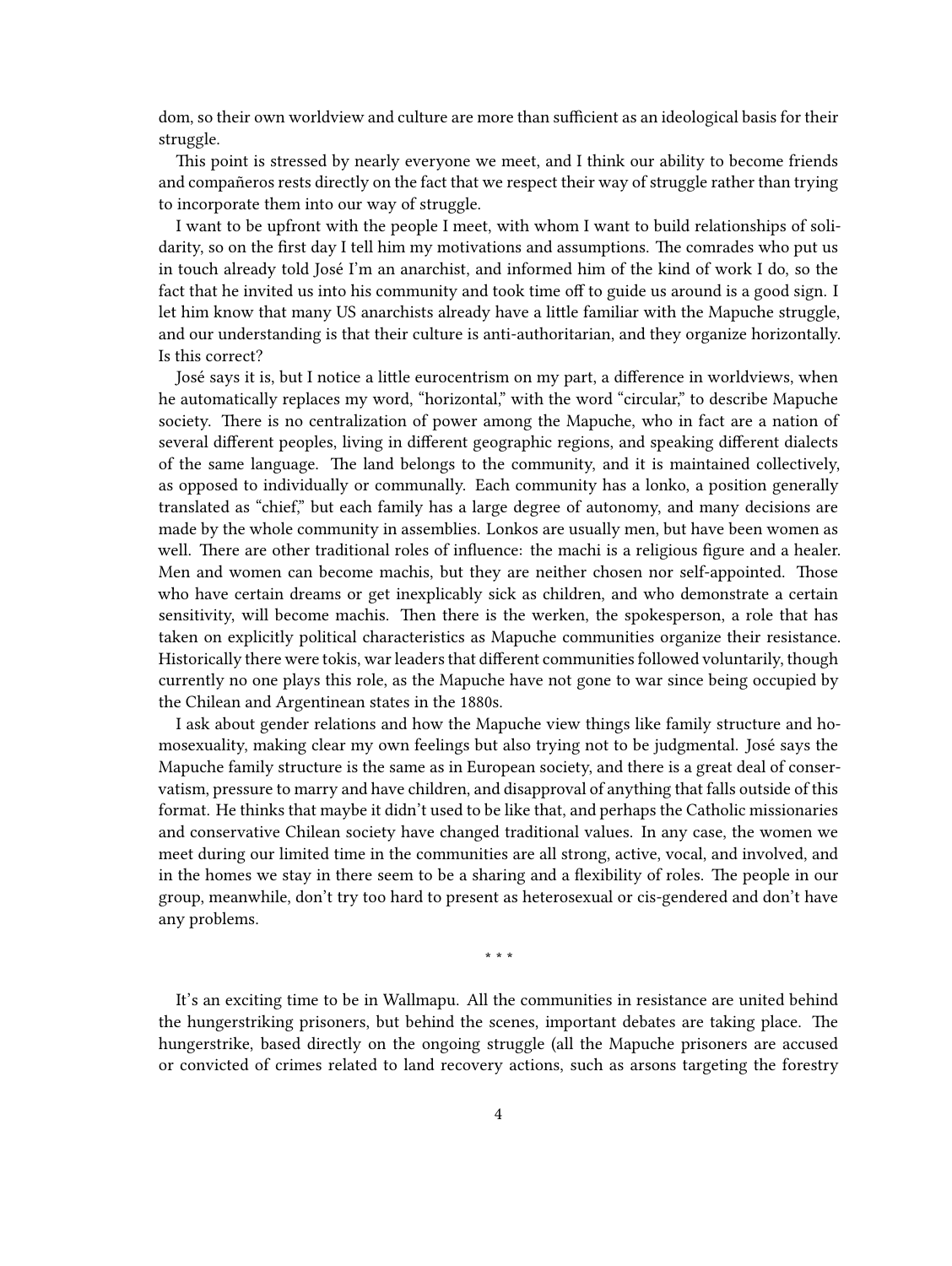companies, or related to conflict with the Chilean state, such as the seizing of a municipal bus or a shooting that gave a good scare to a state's attorney), has focused the Mapuche nation and captured the attention of the entire Chilean population. It has won a popular legitimacy for the Mapuche struggle, undermining the demonization of the direct tactics they use and weakening the government's position in casting these tactics as terrorism. In this situation, the Mapuche can go beyond calls for greater autonomy or land reform within the Chilean state.

"The so-called Mapuche conflict doesn't have a solution. The demands we have necessitate a break with the framework of the state. What we demand is sovereignty and Mapuche independence. We consciously propose the historical foundations of these demands […] Our struggle is fundamentally opposed to capitalism and the state […] I believe we have to open a space internationally to spread our demands. The Mapuche struggle has to be internationalist, as the struggle of a people. Many of the things that affect us, like capitalism and the states that represent it, the US, the EU, are an enemy to peoples, First Nations as much as oppressed classes around the world, and that's a point of concordance."

"The biggest problem is the advance of capitalism, in the form of investment on our lands. This is one of the principal threats that the Mapuche face because it means the exploitation of natural resources. These resources are on Mapuche lands, so investment means the expulsion of the inhabitants," José explains. "Even while we're recovering our lands, this investment is going on, which endangers everything we have achieved."

\* \* \*

After a few days, we leave Temuco and head for the hills, to the town of Cañete, and then to the first of a couple autonomous Mapuche communities in resistance we've been invited into, in the area of the lake Lleu Lleu, south of the city of Concepcion. Mapuche communities have two names, or rather, the place has a name, and the group of people has another name. José's community, Juana Millahual, at Rucañanko, sits on a steep hill above one arm of the lake. It is a small community, with just a few dozen families. José's brother is lonko. The houses are mostly small, rectangular, wooden buildings sitting atop low stilts. José explains that the traditional houses, the ruca, had thatched instead of tin roofs, but these have been mostly burned down over the decades of struggle.

The oldest knowledge they have of the community is in 1879, when José's great grandmother had 10,000 hectares. Now the community only has 300 hectares, but they are in the process of recovering 1000 more hectares, 220 of which they have occupied. "In these territories there is a profound transformation where big capital has exploited natural resources and where the Mapuche are trying to recompose their spaces." They're recovering their traditions and parts of their culture that were nearly lost, and when they retake a plot of land, they take it out of the hands of Capital "which says it exists to serve man and must be exploited. When the Mapuche occupy it, there is a revolutionary change, a profound transformation to the social, cultural, religious, and economic fabric." When they recover land, their machis come and the whole community performs a Ngillatun, a major ceremony, to purge it from its time as private property and to communalize it.

At his house, during his weekend furlough, José tells us more about the Mapuche history. The Mapuche territories used to extend from near the present locations of Santiago and Buenos Aires, Pacific coast to Atlantic coast, south to the island of Chiloe. Farther south, on the southern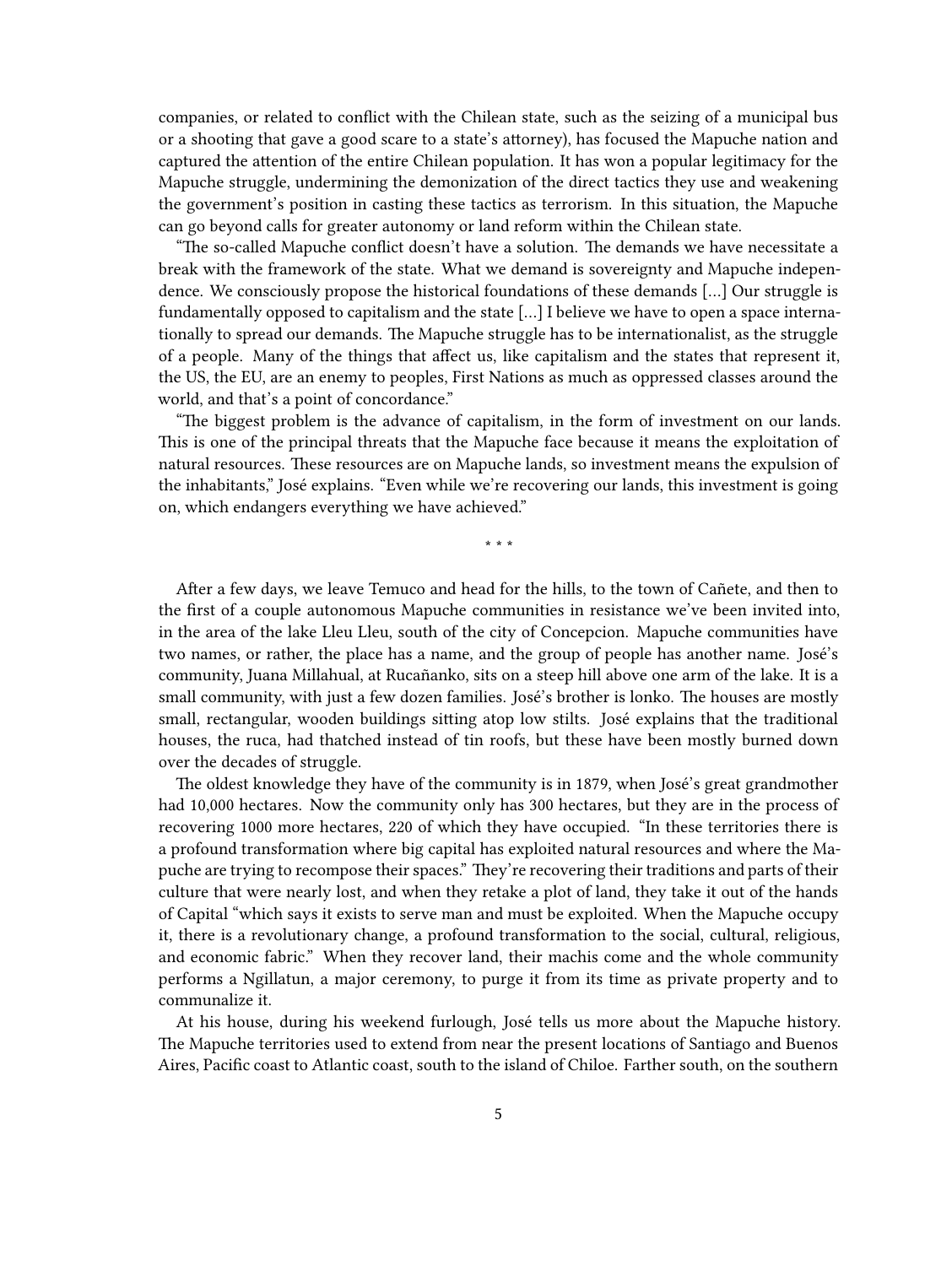cone of the continent, other peoples lived. They were hardy nations that survived the extreme temperatures without problems, but were mostly exterminated when the Europeans came.

José explains that *winka*, the term the Mapuche have given to the European invaders, simply means "new Inca." Before the arrival of the conquistadors, the Inca nation were already engaging in a sort of regional imperialism, which the Mapuche wanted no part in. The Inca armies got as far south as present-day Santiago, where they were defeated and consistently prevented from advancing any farther. When the Spanish arrived, the Mapuche treated them as just the most recent invaders, and defeated them as well. It's a point of pride that the Inca, who had an advanced, centralized civilization, fell easily to the conquistadors, while the Mapuche, who were decentralized, never did. What the Spanish couldn't understand was that there was no single Mapuche army. Each group of communities had their own toki, and if the Spanish won a battle against one group of warriors, as soon as they advanced a little farther they'd have to face another one.

During my time in Wallmapu, I think a lot about what it means to be a people. From the traditional anarchist standpoint, a people or a nation is an essentializing category, and thus a vehicle for domination. However, it becomes immediately clear that it would be impossible to support the Mapuche struggle while being dismissive of the idea of a people.

Hopefully by this point all Western anarchists realize that national liberation struggles aren't inherently nationalist; that nationalism is a European mode of politics inseparable from the fact that all remaining European nations are artificial constructions of a central state, whereas in the rest of the world (excepting, say, China or Japan), this is usually only true of post-colonial states (like Chile or Algeria) that exist in direct opposition to non-state nations. Many other nations are not at all homogenizing or centrally organized.

Going beyond this, though, is it essentializing to talk about a Mapuche worldview or way of life? The more I listen, however, the more I doubt my accustomed standpoint. To a great extent, Mapuche is a chosen identity. Most "Chileans" have black hair, broad faces, and brown skin, while less than 10% of the population of the Chilean state identify as Mapuche. In a context of forced assimilation and a history of genocide, choosing to identify as Mapuche is, on some levels, a political statement, a willful inheritance of a cultural tradition and hundreds of years of struggle, and an engagement with an ongoing strategic debate that perhaps makes it legitimate to talk about what the Mapuche want, what they believe, in a more singular way. At one point, when we're talking about mestizos, José makes it clear that someone is Mapuche if they identify as such, even if they have mixed parentage. In other words the Western notion of ethnicity, which leaves no room for choice because it is based on blood quanta, does not apply. Also, the fact that the Mapuche call the Europeans the "new Inca" show that they do not have an essentializing, generalizing view of sameness between all indigenous peoples. On the contrary, many people we met specified an interest in connecting specifically with other First Nations that were fighting back against their colonization, showing that what they cared about was not a racial category, but a struggle.

So if Mapuche is a chosen identity based on a very real shared history, shared culture, and ongoing collective debate of strategy, is it actually all that different from the identity of anarchist? Well, yes: it has a longer history, tied to a specific geographic territory and cultural-linguistic inheritance. Anarchism also contains a greater diversity of worldviews, but on the flipside no one I met tried to present the Mapuche as homogenous, even as they talked about a Mapuche worldview.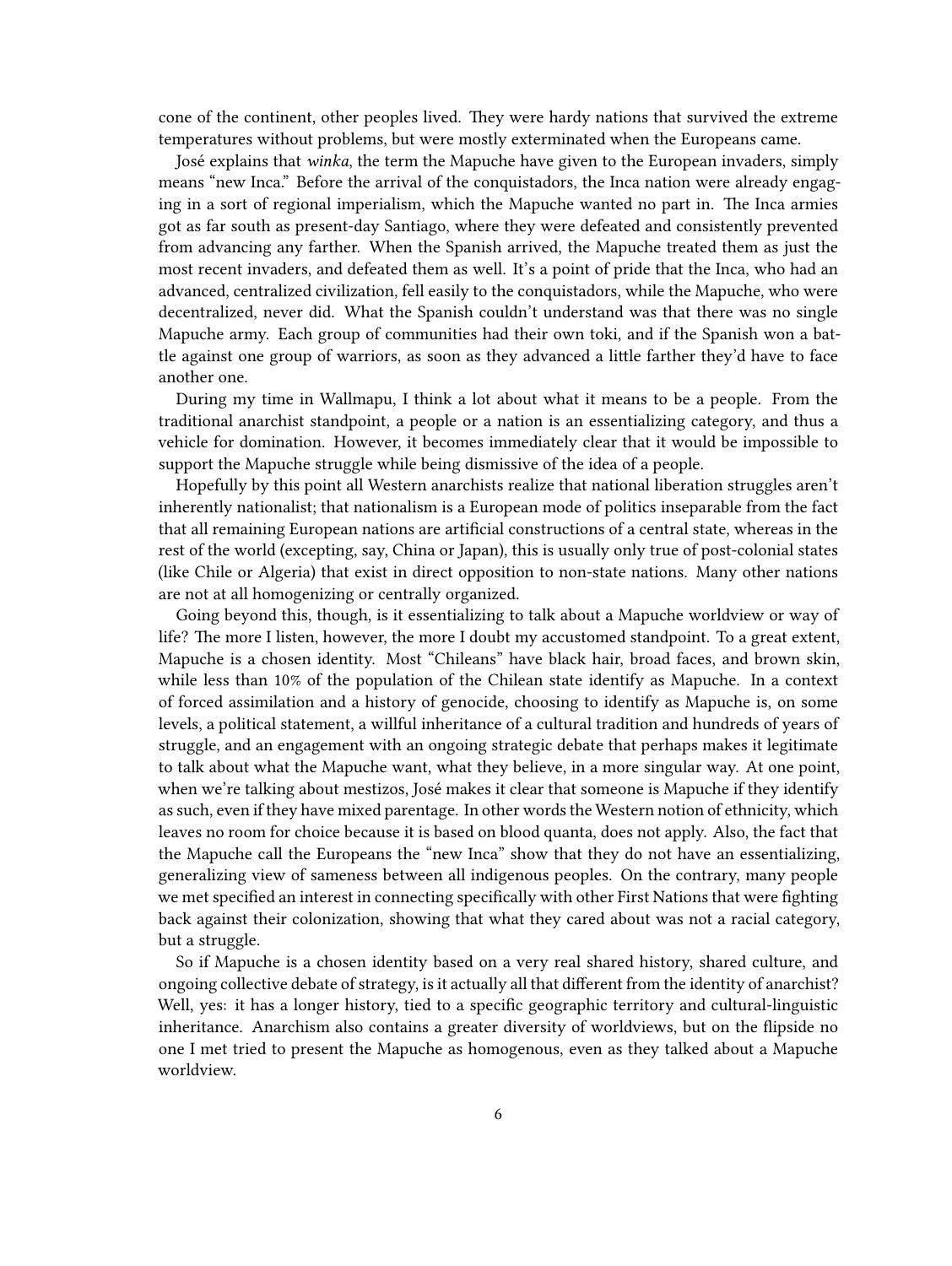In sum, the concept of belonging to a people brings a great deal of strength to the Mapuche struggle. Because the state falls outside of and against that people and their history, I find some elements of the Mapuche reality, of their world, to be a more profound realization of anarchy than I have found among self-identified anarchists. And considering that those anarchist movements that have been able to maintain just 40 years of historical memory (Greece, Spain) are consistently stronger than anarchist movements that have a hard time even understanding the concept of historical memory (US, UK), it is no surprise that the Mapuche, who maintain over 500 years of historical memory, are so strongly rooted that they seem impervious to repression.

#### <span id="page-6-0"></span>**Fire**

For the third time, I carry a smoldering branch from the cooking fire to the nest of dry kindling I've placed in the brush, and finally it catches, and the orange feathers flap and flutter like a bird stuck in a thorn bush. Despite all the anarchist romancing of fire, I've never before thought of arson like this.

Angelica and José have taken us to reclaimed land, a plot well suited for farming, where the hillside isn't so steep. José is driving the team of oxen over the acre that was cleared last year, pulling a heavy iron plow through the earth to make furrows for sowing potato and onion. The adjacent acre has already been seeded with barley. Angelica, meanwhile, is tending the fire. One fire is patiently cooking our lunch, while its children are spreading through the brush to clear the earth for next year's fields. And my friends and I are helping. Environmentalists starting forest fires, I snicker.

Of course, there's been no forest here for decades. This was a pine plantation on stolen Mapuche lands, identical rows of genetically modified, non-native pine trees planted by Forestal Mininco, a company owned by one of the wealthiest families in Chile. Ten years ago, a number of hectares were taken over by community members. At first, only the most politically active members of the community dared to participate in the re-occupation, and some others would come out to cook or otherwise give support. When the courts found out that both the community and the timber company held titles to the same land, they declared they could take no action, and on the ground the community members have overwhelmed the forestry employees. Now, it's basically a done deal, and the whole community comes out to farm the recovered land. Each family has its own plot of land that inheres to it individually. The recovered land, meanwhile, is communally owned and collectively maintained. One family will work a specific plot one year, but another family might work the same plot the next year. When needed, the whole community will get together to talk about how to use the land, but they seem to prefer to work things out on their own and informally, within the framework of common understandings of what's proper.

Soon enough, we figure out how to work the wind and fuel, and here and there, flames leap twenty feet to the sky before calming down and slowly gnashing through the thorn bushes and old pine stumps. It's a small section we clear, not even a quarter acre, but it's not bad for a day's work, and the watchword of the Mapuche I meet seems to be "poco a poco." Little by little.

Angelica finds me an herb, *sietevenas*, for me to press against the thorn-cuts on my ash-black hands, and then I walk down to the lake, the Lleu Lleu, to cool off in its waters.

\* \* \*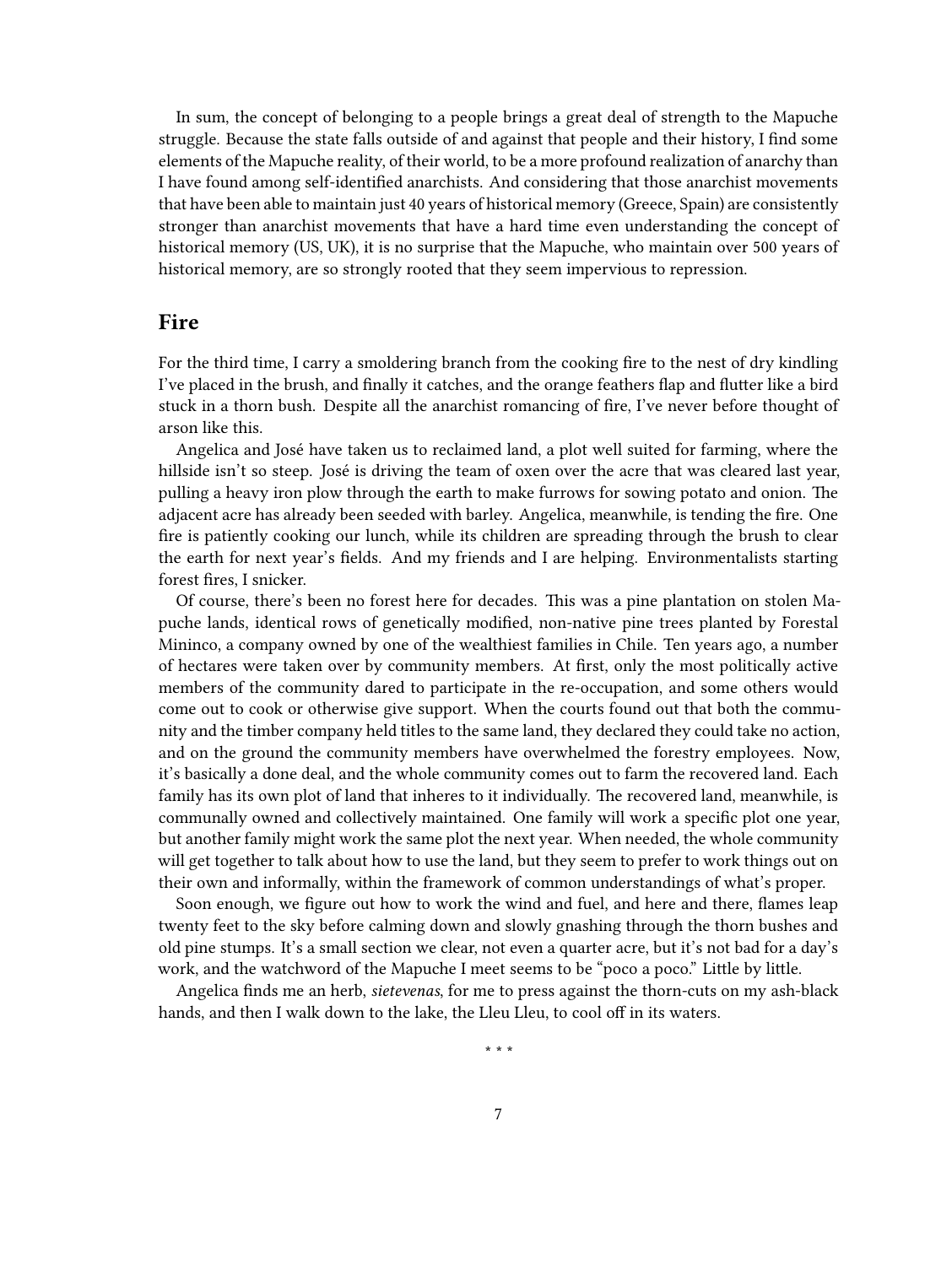Mapuche land takeovers began in the early 1990s, after the end of the Pinochet dictatorship, with groups like Consejo de Todas las Tierras. They would take over plots of usurped Mapuche lands for one day, symbolically, to remind themselves and the world that it was their land. It was an important step forward, but like any step forward, it wasn't enough. "It didn't frighten the big companies." Angelica tells me how subsequently, in 1998, the C.A.M. formed, Coordinadora de Arauca-Malleco. By developing the tactic of "productive recoveries," the C.A.M. "enraged" the landlords. They recovered land for good, coming in with a group of thirty people to cut down the trees, turning timber plantations into gardens so Mapuche communities could feed themselves. Back in Temuco, when I asked about all the "C.A.M."s I saw graffitied on the walls, José had joked that "C.A.M. was to the Chilean state what Al Qaida is to the U.S. government."

Angelica tells us how both she and José had been members of C.A.M., and it too was an important step forward, but they left the organization when they realized it had a fundamentally leftist way of thinking, "not truly Mapuche. We've always survived because we have our own way of thinking. We can build solidarity with the Left but we can't become part of it; that would be against who we are."

I ask if the land recovery actions sometimes involve replanting native forests. Angelica says that some Mapuche are replanting native tree species, and perhaps it needs to happen more often, but for now they are focused on planting gardens so they can win the ability to feed themselves, and create their independence at an economic level.

Later, she tells us about living in clandestinity. "For one thing, you don't have any peace of mind. On top of that, you can't plan for the future or have any projectuality. While you're eating breakfast, you'll be keeping your eyes on the road outside, ready to run at any time." One time, a caravan of 400 cops with buses, tanks, water cannons, and jeeps came to arrest them, a huge display of force to show the futility of resistance. But Angelica saw the caravan when it was still on the other side of the lake, and they ran for the hills. "The whole path was green" with uniformed police.

Angelica gave birth to their son while the two were underground. Eventually they were caught when a neighbor became an informant for 500,000 pesos (about a thousand dollars). Angelica spent 4 months in pretrial detention and went through three trials, but was ultimately acquitted of "illegal association" under the antiterrorist law. Before being accused she had almost completed university, everything except the final exams, but it was a Catholic school and they wouldn't let her take the exams in jail so she never got her diploma. Now, in her community on the banks of the Lleu Lleu, she smiles at the thought of university.

On the way back from the fields, José has me help him return the oxen and the plow to the neighbors from whom he has borrowed them. He talks to the oxen in a special language or touches them on a shoulder with a long stick to guide them through the turns, and they need no more prompting than that. As we walk he tells me more about the Mapuche worldview. "Unlike Western society, the Mapuche don't see humans as the center of the world. We don't think humans are the perfect species that can dominate all the other species. We understand that we are just a part of the world." In turn I tell him about debates anarchists have had, regarding animal liberation, ecocentrism, and veganism. When we reach the neighbors' house, the oxen bow their heads so we can untie the yoke, and then they wander off in search of hay. We take a shortcut back to the house, following the path he and Angelica used to escape the police, a few years earlier.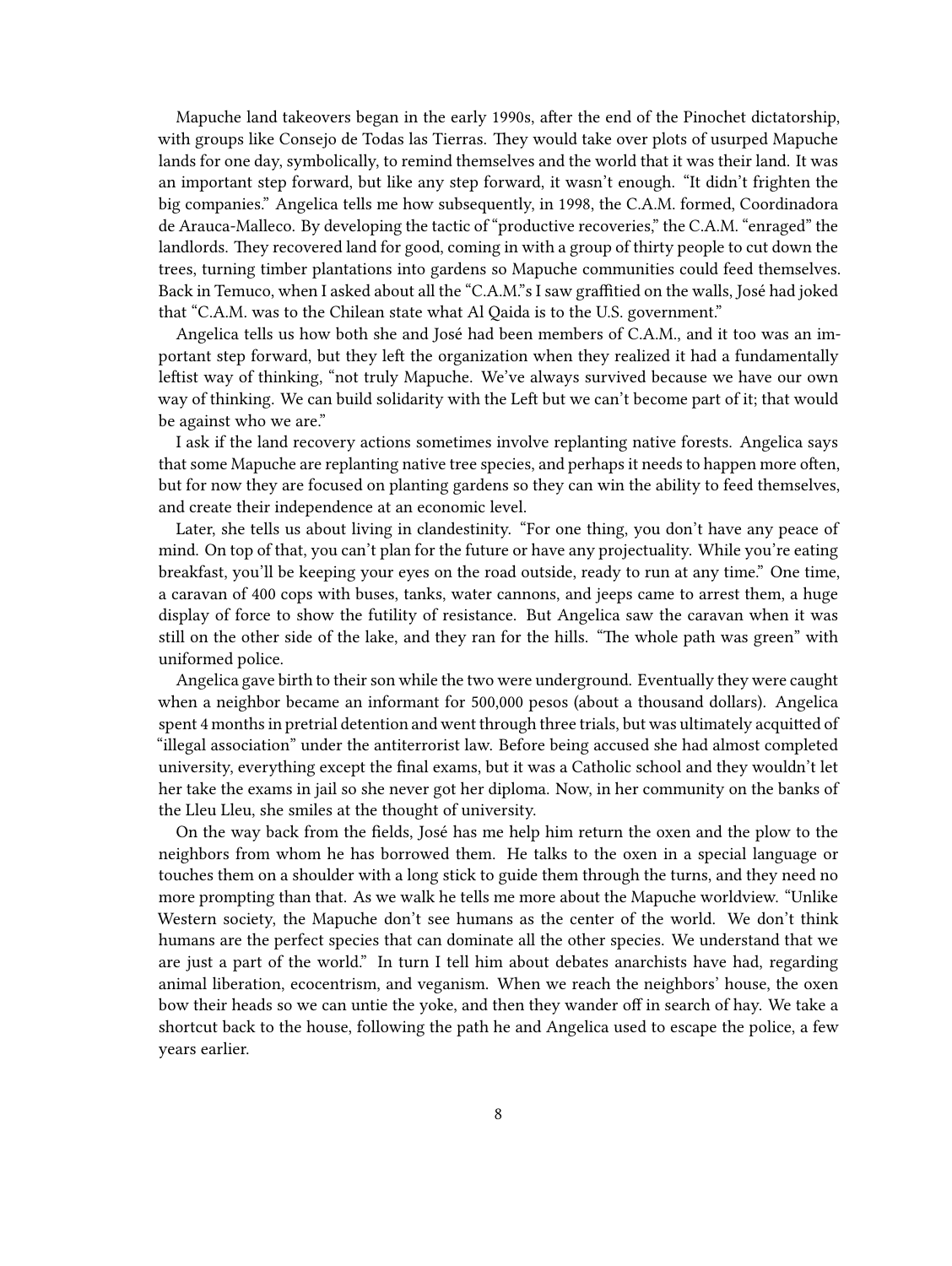#### <span id="page-8-0"></span>**We don't want autonomy**

Daniel and Miriam live in the community Juan Lincopan, at Ranquilhue, with their three daughters. The community consists of about 300 families living on 400 hectares, and is trying to retake another 1000 hectares. They live amongst gentle, rolling hills, partially forested, above the northwest part of the Lleu Lleu. Alongside their house, which they've just finished building themselves, Daniel and Miriam have a large garden, and higher up on the hill a field for potato and barley. Someone in the community owns a tractor he rents out for plowing, otherwise they would plow with oxen. In their garden they practice organic agriculture, though they haven't yet begun to implement this practice in the fields.

They have chickens and a steady supply of eggs, dogs that live in the space under the house and warn of anyone approaching, they make their own bread and cook and heat the house with a wood stove. The house has a water connection but no sewage; all the graywater drains into the garden, and at the edge of the yard is an outhouse.

Proudly, Miriam shows me a line of trees they have planted near their house, all native species like the notro, haulli, arayan, and hazelnut. "We found the seedlings up in the mountains and brought them down here," she explains. The top of the hill is still covered in exotic eucalyptus trees, which drain the water table, but they're harvesting the eucalyptus for firewood and slowly replacing them with native species.

They want their daughters to go to school at least until they learn how to read, but there doesn't seem to be any great pressure to attend. During the days that we stay with them, one daughter seems to be playing hooky permanently. Miriam says she likes to bring her daughters along on land recovery actions so they can get a sense of the struggle, and an understanding that all this is their territory.

In the past, most young Mapuche went to the cities but now an increasing number are staying in the country. What they really need now is an independent school in their community, that will not train Chilean citizens but will be based in the Mapuche worldview.

Both Daniel and Miriam used to belong to the C.A.M. but they have since left it. "The C.A.M. came from the outside and did their work very well, but after the actions they'd leave, and who would receive the consequences? The community. We don't think that's a good strategy. We work inside the community to make the struggle from the inside. Even if it takes 15, 20 years."

C.A.M., though it was the most radical Mapuche organization until recently, proposes autonomy instead of independence, meaning that the Mapuche would receive cultural and political rights, and perhaps their own regional government, within the Chilean state. Some of their lands would be returned to them, though ownership would still be formulated according to the existing capitalist laws. An increasing number of Mapuche are beginning to think that the time has come to openly propose independence, restoring the pre-1880 borders, as guaranteed by multiple treaties with the Spanish crown and the Chilean state, and restoring a sovereign Wallmapu, self-organized according to its own cultural traditions, circular, ecocentric, decentralized, and nonhierarchical.

We talk with Daniel and Miriam about all the similarities between the struggles in Wallmapu and in Euskal Herria, the Basque country. The Basques have won an autonomous government within the Spanish state, and some cultural rights for the preservation of their language, coupled with an even stronger repression that applies the antiterrorist law, torture, and long prison sen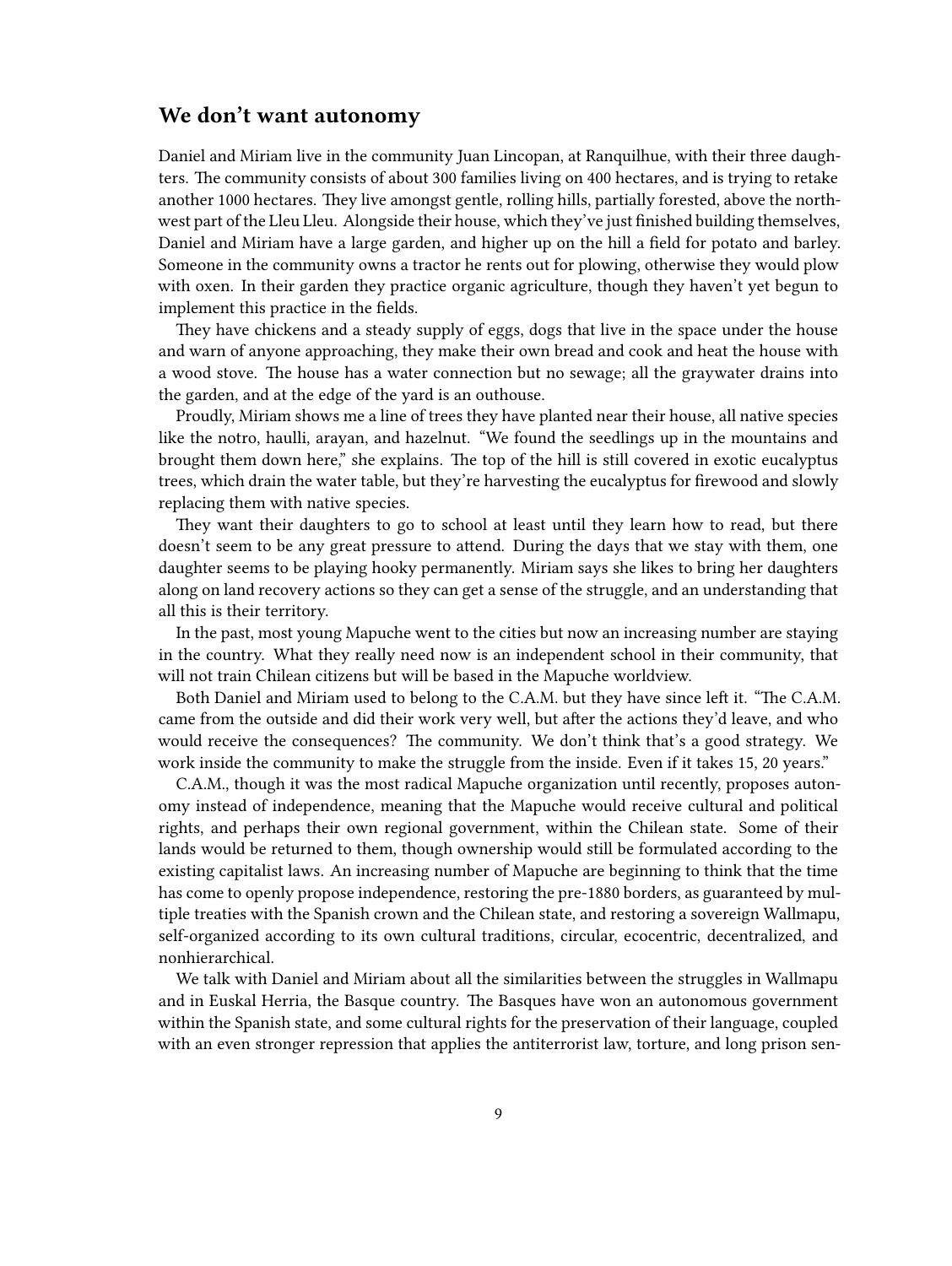tences against anyone who fights by any means for the full independence of the Basque people. If that's autonomy, "then we won't fight for autonomy," laughs Miriam.

As the Mapuche struggle strengthens, the repression also becomes more effective. In the past, the police would come into Mapuche communities and get lost, but now they know where everything is. Now there are also police experts who know Mapudungun, the language, and there are more infiltrators, like one university student from Concepcion whose testimony led to several arrests, and who is currently working in Mexico, they say. "Bachelet," the Socialist president who preceded Piñera, "had two faces. She showed a nice face, and then sent in the repression. There was more repression with her than there is now."

In fact, a number of young Mapuche were killed by police during the previous government. Three cases are best known, and their names grace the walls of many towns and cities around the Mapuche territories. Alex Lemun, shot in the head near Angol. Matias Cachileo, shot in the back in January 2008 on the estate of a big landlord, his body fell into a canal and had to be fished out. Mendoza Colliu, shot in the back in August 2009. "All of them were shot from behind, none in the front," Daniel explains gravely. "They were all running!" Miriam adds, and they start to laugh.

They talk about how the struggle is growing beyond the exhausting cycle of action, arrest, and support, and how they need to develop a legal aid organization, as a shield, to function alongside the more militant parts of the struggle.

The Mapuche are by no means victims. These confrontations have taken place during a forceful struggle for the recovery of their lands. At Ranquilhue, there used to be some trailers where timber employees lived, watching over the usurped lands. Around the 2004, the houses were set on fire, and the workers and their families were burned out. Then the state set up a makeshift command center where a number of police lived, to guard the timber plantation. Chile's strategy of control is highly legalistic, so instead of hiring mercenaries or paramilitaries as they might in other countries, the timber corporations rely directly on police protection.

Around 2006, it was time for the police to go. This time, the community members didn't come in the night, but in the daytime, in their hundreds, and forced out the police. Since then, that particular pine plantation has been unprotected, and the community has begun clearing it so they can plant fields. Up until then, the forestry company wanted to rent out land right on the banks of the lake, the Lleu Lleu, to build a tourist hotel. The local Mapuche would receive employment, Daniel relates with disgust, working at the hotel for the tourists, selling them vegetables, cleaning their toilets. After the police were forced out, the hotel project was put on hold. Some tourist cabins owned by outsiders were also torched around this time. Around Ranquilhue there are a few vacation cabins owned by Mapuche and rented out in the summers to generate some income, but they are low key and exist on the terms of the community members themselves.

There is, however, a problem with indigenous capitalism. Daniel and Miriam relate one story of a community member who used his lands for small-scale agribusiness, and others who kicked out the logging companies only to continue to harvest and sell exotic trees on that land. But the only companies able to buy the lumber were the very same logging companies, so in the end they didn't care who controlled or managed the land as long as it continued producing under a capitalist logic. Recreating capitalism within their struggle is a recognized danger.

And then there are Mapuche politicians. There are those who work with the government, and those who try to form political parties to co-opt the struggle, "but there is no Mapuche political party, it doesn't exist, because we closed the door and they're left on the outside."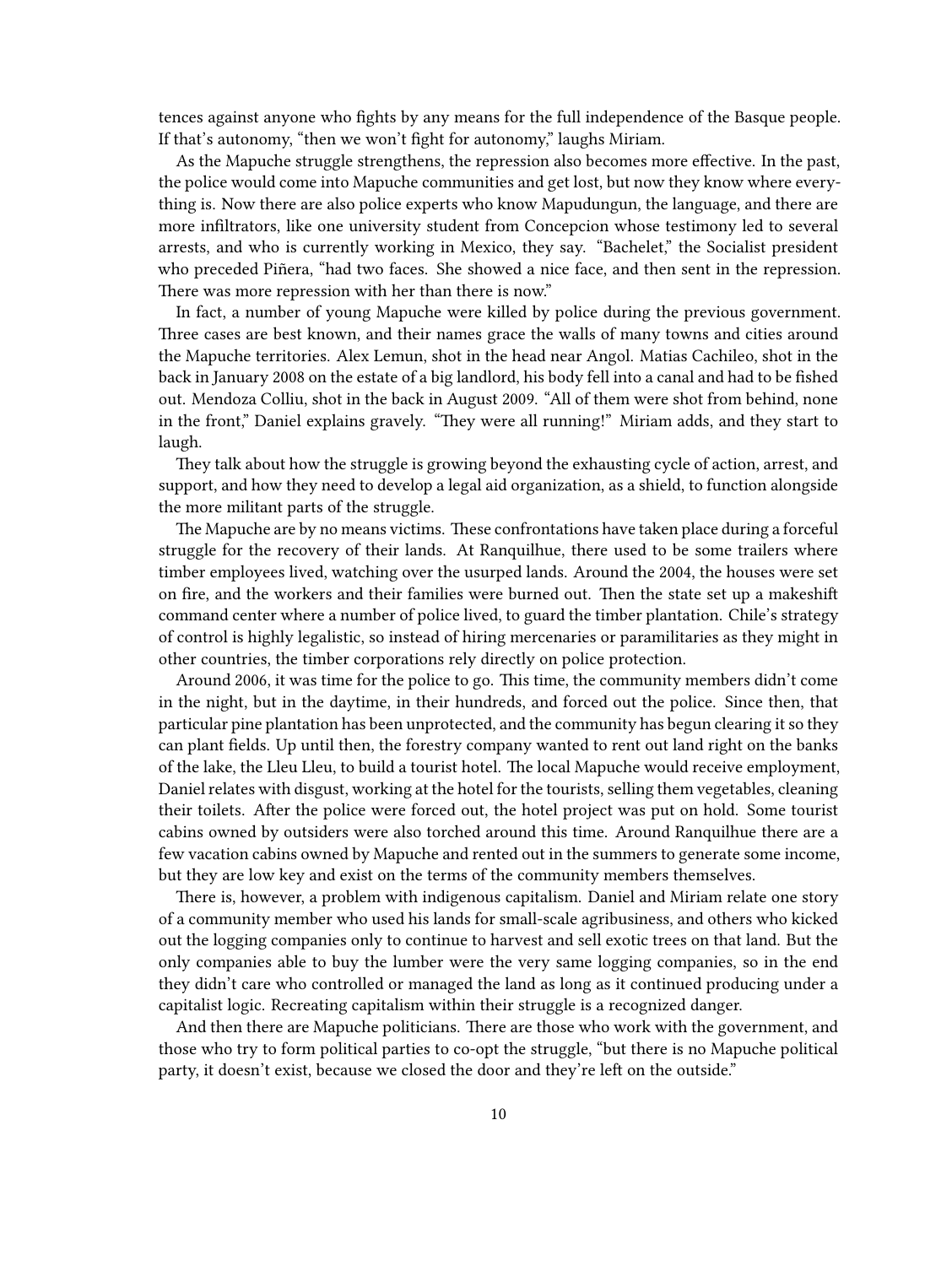"The Mapuche can have their independence, but if they lack the spiritual side of things it's nothing. A Mapuche without *newen* is not Mapuche." Newen, they explain, means strength, but it is also the strength of nature, or the energy one receives from the natural world. "The time when the sky goes from dark to light is when you receive all your strength." Accordingly, there is a specific Mapuche ritual that one undertakes in times of difficulty, getting up before dawn to ask for strength and draw on the power of the world.

#### <span id="page-10-0"></span>**Timber!**

A fifty year old pine tree, standing one hundred feet tall, does an incredible thing to sound as it falls towards the earth. First, when it first starts to lean, you are incredibly attuned to every creak and crack of wood. Then, as soon as nothing is left holding it up, the gravity of its fall pulls all other sounds with it into an acoustic black hole, and the whole world goes silent. Then, just before impact, you become aware of a terrible wind, as all the thousand branches pull faster and faster through the air. Finally, when the great tree hits the ground, you feel the thunderclap in your very bones, as if for a moment, you are the tree.

It's a sad thing to kill such a great tree, especially with a tool so crude as a chainsaw. But death can also be an occasion for joy. This tree should not be here, and in its body is held fifty years of richness, that a colonizing company tried to steal, but that will now be returned to the soil from which it came. Next year, there will be a fire, and the ashes will come back as potatoes or arayan trees.

We spend the day walking through the plantation, cutting down trees here and there, staying on the move. At one point we pass the burned out remains of old trailers, spraypainted with Mapuche slogans, and the flipped over, rusted wreck of a police car. Here there was a battle, a victory. The land reclamation on this terrain is a new one, but already a field has been plowed in its midst. Next year there will be more. Little by little.

On the road fifty meters away, a big red pickup truck stops abreast of us. It could be company workers, or undercover police. We run into the woods. The struggle continues.

### <span id="page-10-1"></span>**Clandestinity**

It's late at night when we're taken over winding roads to the place where Juan Carlos Millanao is hiding. He's on the run, living a few months now in clandestinity, accused of a crime under the antiterrorist law. The prosecutor is seeking 73 years imprisonment in his case. He tells us his story.

He left his community at 16 years old, and lived in the city for nine years, homeless, learning a few different trades in order to survive. In 1990, he returned home, but found that no one was talking about struggle. So he went to Santiago, where he found a job in a mine in the north. For ten years he worked in the mine, occasionally coming back home to bring money and participate in the struggle, leaving again before he appeared on the authorities' radar. For years he supported the struggle and evaded arrest. After ten years of work, his community finally took over the estate that had usurped some of their lands, and he returned home to live and think about independence. "I have to fight for my people," he says.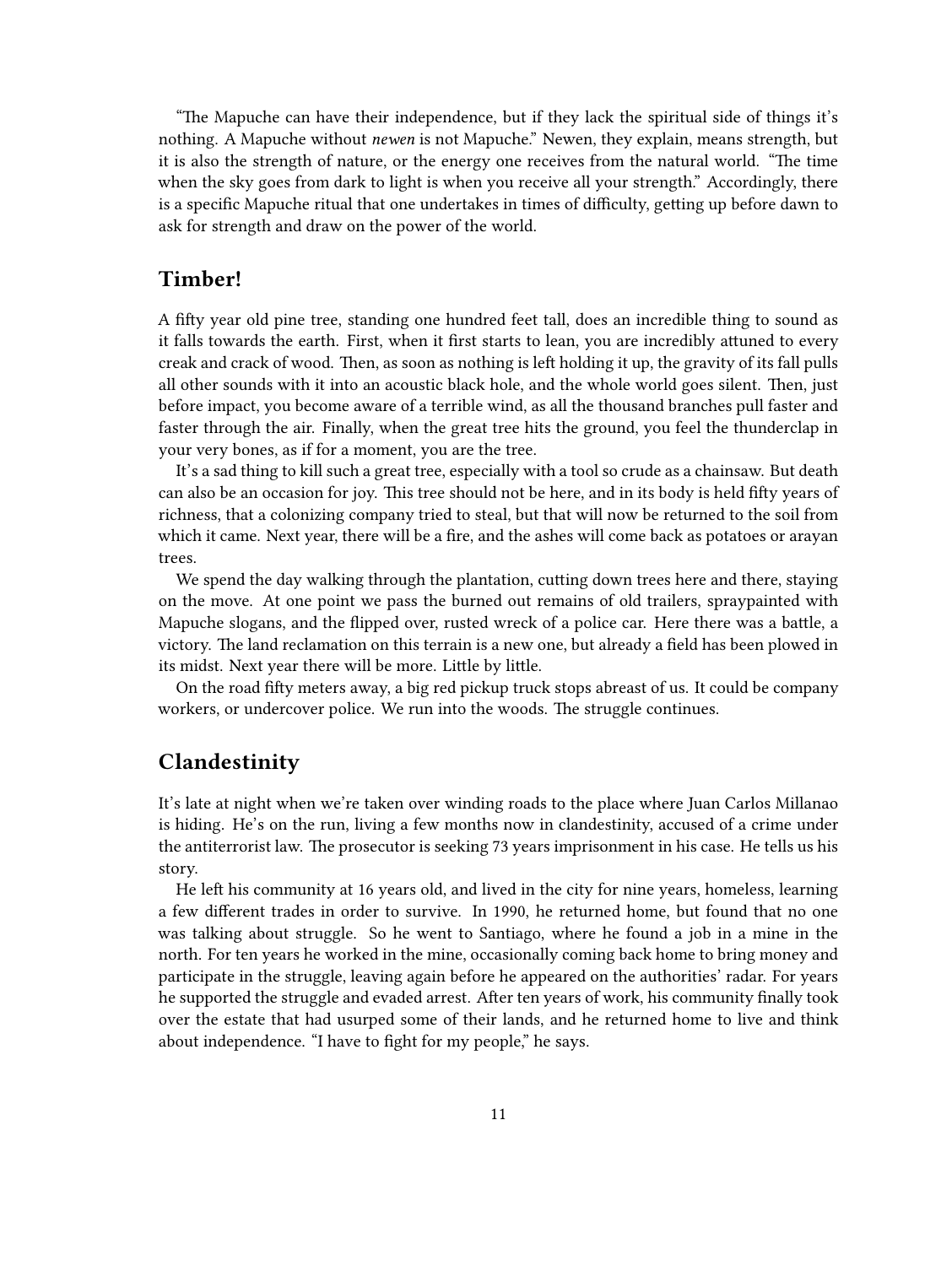"The Mapuche struggle has all it needs," he tells us. "And we're always three steps ahead of the state." They're very strategic, he explains. Once, they took over an estate surrounded by a moat and electric wire and guarded by police. Hundreds of people came to protest and confront the police at the front of the estate, and then others appeared inside the property, behind the police, and burned it down. The police never figured out how they got in, he chuckled.

Clandestinity, explains Juan Carlos, rarely lasts more than two years before the fugitive is caught, but going on the run can show contempt for state justice and a refusal to submit to their institutionality. The time on the run can also make things more difficult for the prosecution, as witnesses are lost or change their story.

At another point in the conversation, he explains how important the lake is to people in that region, and how it's no coincidence that it's kept so clean. Earlier, we had been brought across the lake on a little motor boat, because travelling from one side to the other was almost impossible, but usually the lake is undisturbed, and a motorboat will never be left in the water when it is not in use. He jokes that if any tourists came and tried to jet ski on the Lleu Lleu, they would be taken care of. "We Mapuche are very good with a rock and sling," he smiles.

When I ask about their relations with the anarchists, he agrees that they give good solidarity, but the Chilean anarchists "lack newen." The spiritual side is completely missing, and that's a great weakness, he says.

The hungerstrikers in the Temuco prison also underscored the importance of their spirituality. Their machis had been able to visit them and tend to them while they were locked up, and this support allowed them to go much longer without eating.

#### <span id="page-11-0"></span>**Little by little**

Mauricio Huaquillao, one of the hungerstrikers in the Temuco prison, told us: "We want to rebuild our people, and this project directly leads us to confront the state by all means possible. Until now we haven't had any armed organizations. We're dangerous for our ideas."

The best solidarity is based in personal relationships and reciprocity. As anarchists continue to support the Mapuche struggle and attack those who repress them, we also gain a great deal, as the Mapuche burn out the shallow foundations of State and Capital in one corner of the world, and continue to develop a profound struggle we can learn a great deal from.

We also have been struggling for hundreds of years, but we need to revive these roots in order to gain strength from them. We can see that there are a hundred paths of struggle, and a hundred kinds of anarchists who are not anarchists, comrades who are different, and separate, but reflect a little of ourselves, in our shared love of freedom and hatred of domination. As anarchists, we do not need to belong to the same organization as them, use the same strategy, or adopt the same worldview, to fight together and apart as comrades, because we are against the world of forced centralization.

Hopefully, they will succeed in moving from autonomy to independence, and hopefully we will succeed in finding roots in rootless countries, and developing a strength that goes far deeper than repression.

For Land and Freedom, we continue.